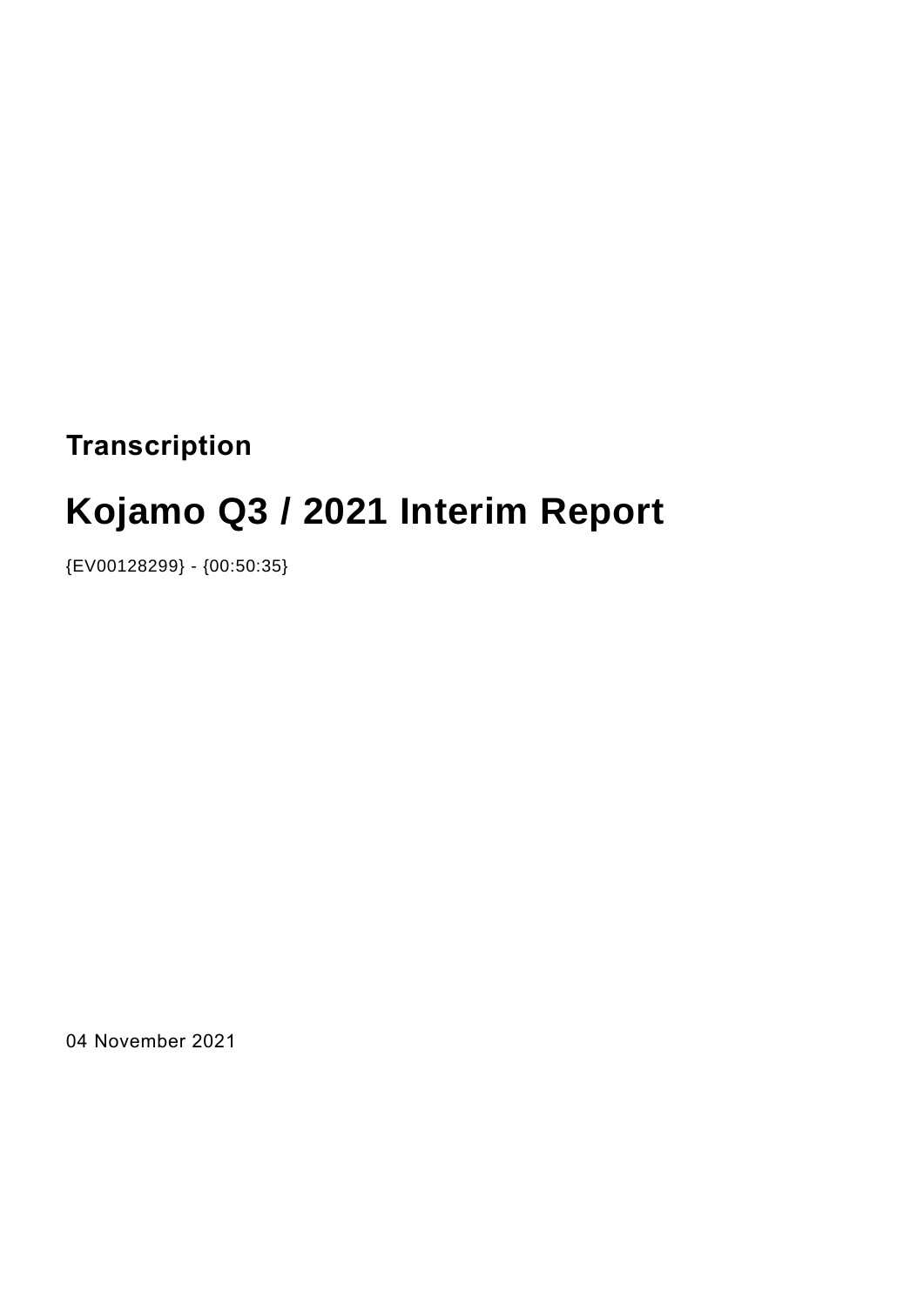{EV00128299} - {00:50:35}

# **PRESENTATION**

#### **Maija Hongas**

Good morning ladies and gentlemen. Welcome to Kojamo's Interim Report of January-September's news conference. My name is Maija Hongas and I'm manager of Investor Relations here at Kojamo. I have the pleasure to welcome our CFO, Erik Hjelt, and CEO, Jani Nieminen, to present our results in a second. But first of all, it's good to mention that after the presentation we have time for questions. As we are able to host live guests today, we will be taking guests questions first from the room and after that from the conference call line. Final questions will be taken from the chat.

Without further ado, the stage is yours, Jani.

#### **Jani Nieminen**

Thank you Maija. Good morning. It's nice to be here to provide colour on Kojamo's Q3 results. As we've been saying previously, this year has been in line with our expectations. The Covid-19 pandemic has had a temporary impact on the urbanisation and rental apartment markets. We have seen that our occupancy is temporarily lower and because of that, like-for-like growth has been flat.

During the summer, the delta variant and the so-called fourth wave of Covid-19 created uncertainty for sufficient vaccination levels, as it now seems this 80% vaccination level will be reached in the next couple of days or, at least, weeks. We have already seen that the rental apartment market has been returning back to basically normal in the Turku and Tampere regions. Here in the Helsinki region, we have seen the impact of this uncertainty, even though since August we have witnessed a rapid increase with open job opportunities and a lack of workforce, especially in service industries. So, a positive indication that as soon as vaccination level is reached and this uncertainty level goes a bit down, urbanisation will continue in the Helsinki region and we do estimate that long-term mega-trends creating demand for new rental apartments in the bigger cities are still valid.

Moving to the operational environment, it's easy to say that since last spring, the Finnish economy has been recovering well, despite the pandemic. On the other hand, during the summer we witnessed a rapid increase concerning construction costs, although construction volumes have been picking up speed in terms of the number of new residential start-ups. We have also seen that there is an increase in the number of build-to-sell projects.

At this point it's good to keep in mind that all projects under construction here at Kojamo have fixed pricing, so this construction cost increase has no impact on our initial net yields. In the market, otherwise, what we've seen is that a lot of home buyers have been moving; there is an increase concerning old dwellings. Of course, there are big regional differences and micro-location differences. We see that low interest rates and high-level consumer confidence is backing up this home buying. On the other hand, what has been happening and we still estimate forward is that rents are still going up between 1.7 to 1.8% in the market.

Moving to page five, as I said, we do believe and I estimate that long-term mega-trends creating demand for rental apartments in the biggest cities are still valid. There will be an increasing number of small households – meaning one- and two-person households – and they do typically live in rental apartments. Urbanisation will continue according to MDI estimates done in the summer. What will happen here in Finland is that urbanisation will continue in all three scenarios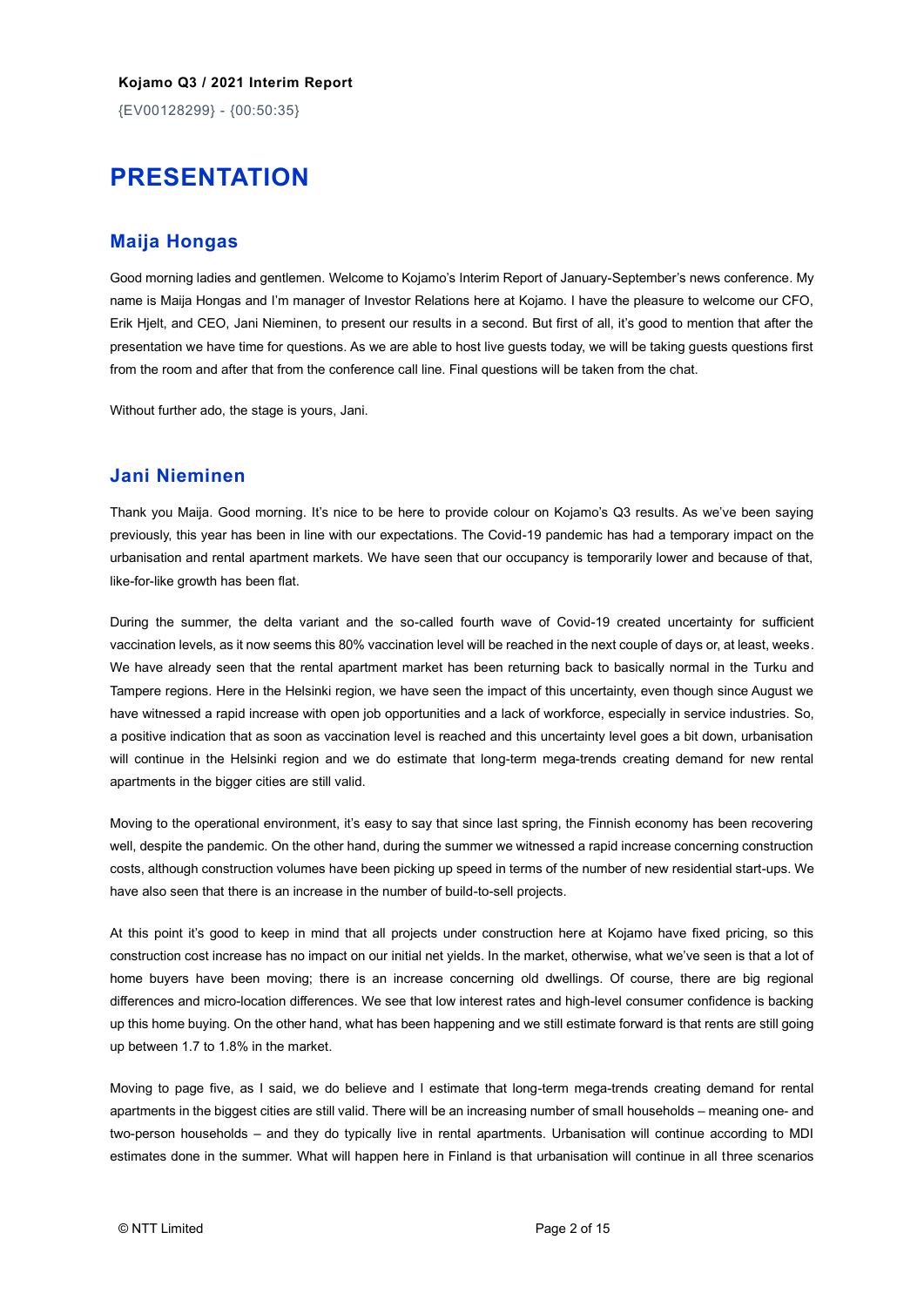{EV00128299} - {00:50:35}

they provided. In the market, otherwise, what we have seen is that there is still a lot of interest in the Finnish rental apartment market from international investors. There have been several transactions made this year, typically all done by international players. Some ongoing portfolio processes. And it seems that the yields paid are quite aggressive.

And on the bottom right-hand side we see that this mega trend is creating the atmosphere and people's values towards rental apartments have been still the same. So, in all the big cities, the number of households living in rental apartments has been increasing all the time. For example, in Helsinki, Turku and Tampere, half of the households today live in rental apartments.

Moving to page six, concerning the operational environment. As I said, Covid-19 has caused a discontinuity to urbanisation, especially here in the Helsinki region, where we see positive signs since August, when job opportunities started picking up speed and there is a lack of workforce. As soon as these restrictions are removed and we have sufficient vaccination levels, that is estimated to have a positive impact on urbanisation.

There has now been a higher number of build-to-sell projects and construction volume seems to be picking up speed toward the end of this year. On the other hand, it is focusing towards the biggest cities and the most important part there is that it seems that a bigger portion of those start-ups are really build-to-sell projects and estimates are that this increase in construction volumes seems to be levelling off next year.

Of course, increasing construction costs and the amount of materials available could hurt the volumes in the short term, as well and bring down the high volumes.

Digging a bit deeper into our Q3 figures, we are still providing profitable growth. Our total revenue grew by 1.8%. Two elements there, most of all importantly is that we are still completing a lot of apartments this year and last year. That provides growth. On the other hand, we have been quite systematic with our renting processes, so even though like-forlike growth was flat, we have been increasing our like for-like-rent by 2.1%.

Net rental income €196.7 million was improved by 1.5% comparing the comparison period. Some comments there, the same reasons are still valid. So we did have a cold winter last winter with a lot of snow. We have been having a higher intensity in cleaning because of Covid-19. On the other hand, we had slightly less repairs.

FFO improved by 1.1%. The fair value of investment properties today of €7.6 billion is because of our strong growth combined with the positive change in fair value this year.

Gross investments €258.1 million this year so far are mostly new development projects. The amount invested there is €228.9 million.

As I said, we are still providing profitable growth, so profit excluding changes in fair value, €131.9 million was improved from the corresponding period by 6.4% and then profit before taxes was €616 million. There is of course the impact of changes in fair value of investment properties that amounted to €484.1 million.

Moving the page eight, we are providing strong growth. So far this year we have completed 820 apartments and started 818 apartments. At the moment, we have 2624 apartments under construction; all projects located here in the Helsinki region, so we do have a really strong pipeline providing future growth.

All the locations are here in the Helsinki region at the moment, having an excellent micro-location, close to public transportation and close to services. The net initial yield still concerning our projects under development is 4% or above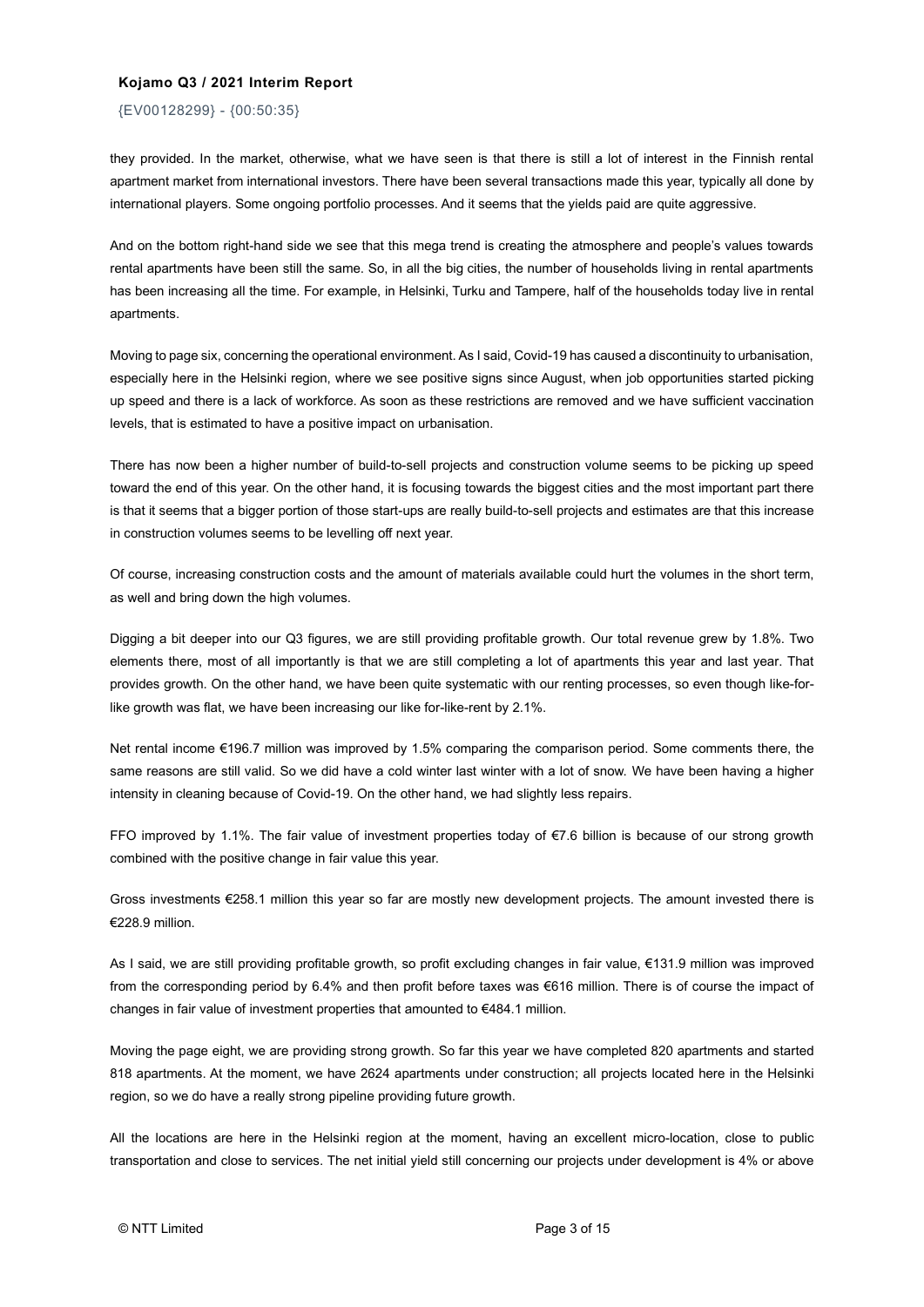{EV00128299} - {00:50:35}

4%, so actually it means that we are still providing a really strong development gain as well as those projects will be completed.

And even though there has been this cost increase, all of our projects do have fixed pricing and the binding agreement with construction companies providing an additional 800 apartments, so the cost-increase risk is carried by the construction companies.

Moving to page ten, there is not much additional new colour on so-called Metropolia properties other than the first project. We are getting ready to start those projects hopefully later this year, meaning Abrahaminkatu 1, Agricolankatu 1 and then the zoning should be completed concerning Albertinkatu, Eerikinkatu 36, so-called Kottaraisen kortteli. Then some small delays because of municipality decision-making and the zoning process with a couple of projects. By next year, we hope that we are able to start most of the projects.

A couple of words concerning our way of operating. We are providing additional value for our customers. We have the platform in place providing a lot of services. Customers are still really happy with our way of providing the customer experience. For example, the Net Promoter Score concerning our digital services is 63. And roughly 70% of our customers are using so-called MyLumo services, so mobile and digital services you are able to take care of your daily issues, order services and get a lot of information from us.

We have seen slight changes happening in the customer base. Students were active in the market in the summer. So there is actually an increase of one percentage point with customers below 25 years and on the other hand a one percentage point increase with one-person households. On the other hand, there is a slight decrease concerning singleparent households, so a one percentage point change downwards there.

Sustainability plays an important role for Kojamo. We have always said that it's a part of our DNA. Sustainability work is proceeding nicely. Our GRESB score improved by seven points and we earned three stars. We also achieved the highest A-level rating concerning public disclosure assessment and EPRA gave us a silver award concerning sustainability reporting.

We are moving with our sustainability road map, providing, by 2030, all our properties with zero carbon. Already today we are using no-carbon electricity in all our properties.

At this point, I would pass the word to Erik. Please, Erik.

# **Erik Hjelt**

Thank you, Jani, and good morning everybody from my side as well.

So page 14, our top line grew by €5.2 million year to date and the growth during Q3 was €1.8 million and as Jani mentioned, the like-for-like was flat, but 2.1% positive impact for rent and work charges increases, occupancy rate -2% impact and then others -0.2%. So the growth was driven pretty much by the growth of the property portfolio.

Net rental income grew €2.9 million and the growth during Q3 was actually €3.3 million. Maintenance year to date is €3.9 million, higher than in the corresponding period. But it's good to know that during Q1 the weather played the role there, so the heating and snow together was more than €2 million higher than the corresponding periods and then Covid-19-related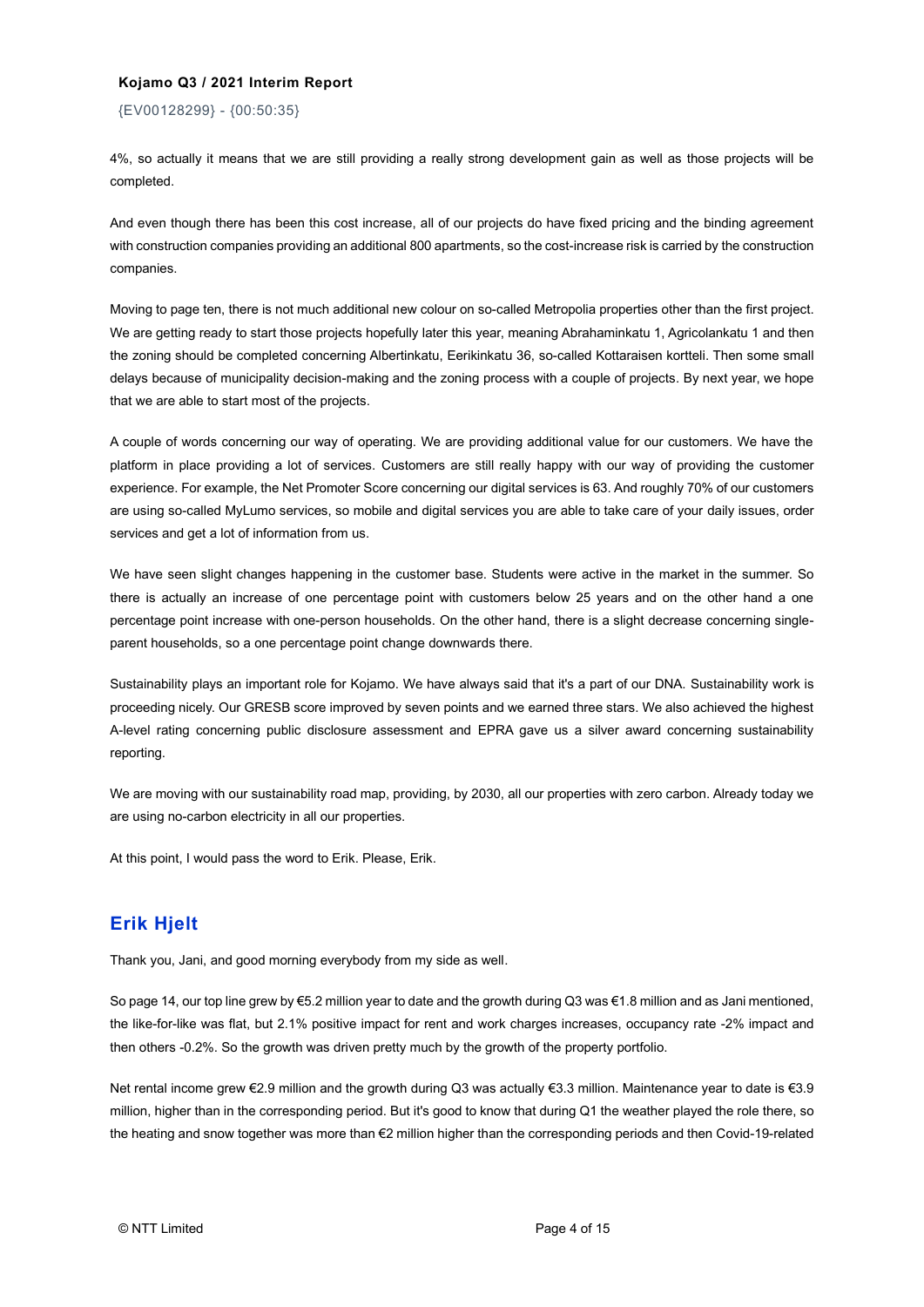{EV00128299} - {00:50:35}

items, so cleaning and water consumption of more than €1 million higher than the corresponding periods. So maintenance costs during Q3 were actually flat and repairs are €1.4 million lower than in the corresponding periods.

Page 15. So the profit, excluding change in values up by €7.9 million and the whole year change in fair values of positive figure €616 million. During Q3, the increase was €17.9 million. We kept the yield requirements unchanged during Q3 and there was no ending restriction during Q3, so the positive impact was pretty much due to the development gain from the finalised developments, so we are still above this budgeted 20% development gain level.

So FFO up by €1.2 million during Q3. FFO was €45 million. growth there €3 million.

Net rental income contributed €2.9 million, SG&A expenses were €1.6 million lower than in corresponding periods. We achieved some savings due to Covid-19. Financial expenses up by €2.7 million and the reason behind that is that the loan portfolio is much bigger than in the corresponding period. Gas taxes reflecting, of course, the better result, so up €1.9 million from the corresponding period.

The formula used, the calculation was changed during the previous period regarding the current taxes of disposals and, of course, comparison, because it was adjusted respectively. Previously, actually, we excluded the loss and profit from sale on investment properties from the calculation, but they included the gas taxes of those property disposals and we received feedback from especially international investors that it's not a balanced situation, that we should actually exclude both items and that's what we changed now. The timing for that change was good because it has no material impact on our conversion figures.

Page 16, financial occupancy rate, as Jani mentioned, the uncertainty is here related to vaccination and removing existing restrictions was delayed and the migration towards the Helsinki region. We have already seen an improvement in our occupancy rate because of Turku and Tampere.

I think we already covered the like-for-like, so page 18. Our investments €258.1 million, by far the biggest portion there are developments, modernisation investment €7.7 million capitalised borrowing costs €4.2 million.

Repairs, €1.4 million less than in corresponding periods, modernisation investments €12.4 million less than in corresponding periods. That decline in modernisation investments is pretty much a timing issue, so we haven't started any bigger projects during Q3 or Q2 actually, and that plays a role, so it's pretty much a timing question.

Page 19. Fair value investment properties up by year-end €743.6 million. Investments €262 million and profit on fair value of investment properties €484 million. We still have 2,127 apartments where we have restrictions regarding the valuation and these restrictions will gradually end by 2024 and there's going to be an uplift in value between €140 and €160 million and any restriction is back-weighted.

Page 20. We have already invested €411.9 million for apartments under construction and €233 million to be invested to complete those ongoing developments, providing 2,624 apartments, binding agreements, €163.4 million to be invested to provide 796 apartments. On top of that we have, of course, this Metropolia portfolio and land and existing properties where the idea is to demolish existing properties and replace them with new ones. We estimate that investments in development projects amount to about €350 to €380 million this year and all our ongoing developments and land located here in the Helsinki region.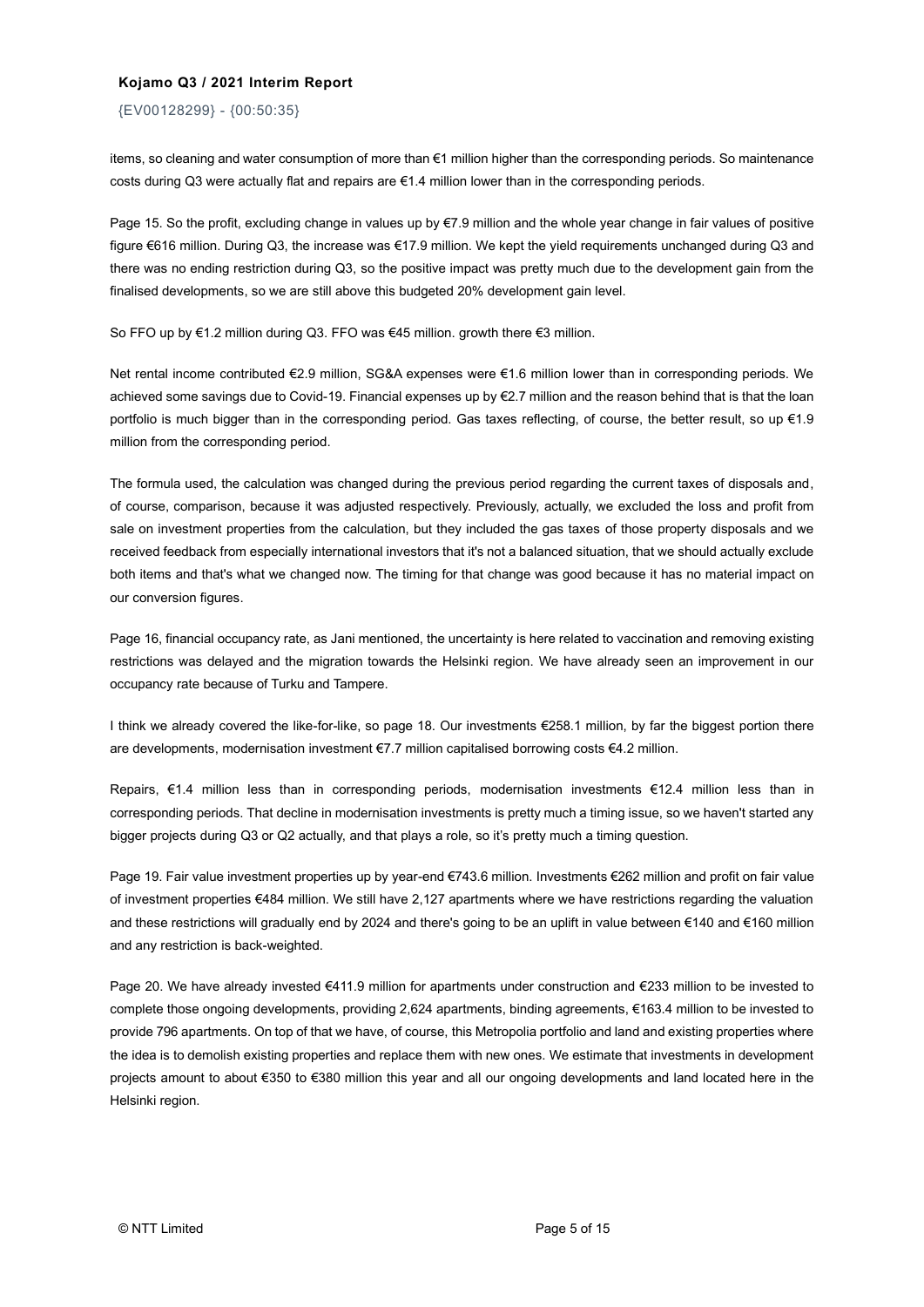{EV00128299} - {00:50:35}

Equity ratio and Loan to Value, page 21. We have very strong figures actually and we are very in line with our strategic targets to have equity ratio above 40 and Loan to Value below 50%.

Page 22, showing strong growth in EPRA NRV – 19.32 at the end of Q3.

We still have quite a strong capital financial key figures, average cost of debt 1.8% including cost of derivatives, hedging ratio quite high, above 90%, average interest rate and average loan maturities clearly above four years. We didn't make any new financial arrangements during Q3 and there's no need for additional financing this year, nor are there any refinancing needs for 2022 or beginning with 2023. There is one €200 million bond that will mature in in 2023, but it's not time to do anything about that, so no major refinancing needs for a couple of years to come.

We are quite cash rich, so cash and cash equivalents and financial assets together more than €380 million credit lines committed unused €300 million and Commercial Paper programme €250 million, €50 million outstanding commercial papers at the end of Q3.

Page 24, cover notes regarding our strategic KPIs. So top-line growth 1.8%, investments €258 million, FFO against total revenue about 39%. So clearly above our 36% target. We still have property taxes calculated in these figures, so the Q4 portion of whole year's property taxes is €2.75 million. Loan-to-value equity ratio well in line with our target as already discussed. Net Promoter Score 20. Here it's good to note that our digital NPS is 63 and it's not included in this figure. And although this NPS figure has come down during this year, all questions regarding customer satisfaction have actually improved during this year and then we have noted that this coming down of NPS is quite a universal phenomenon across the board.

Page 26, our outlook is unchanged. So we estimate that top-line growth will be between 2% and 4% and the FFO between €150 and €158 million.

So there has been a delay in lifting Covid-19 restrictions, affecting the rate of migration and that of course plays a role there for the top line and that's why we estimate that we will hit the lower end of that top-line range. A key consideration regarding FFO is of course that top-line development plays a role there. Weather during Q4 is going to play a role there, the timing of repair projects will play a role there and we don't need any additional financing for the remaining part of this year. And it's good to keep in mind that there are some seasonalities regarding the maintenance cost, of course they are mainly related to the weather.

Dividend policy, page 27. No changes there. The dividend policy is to pay at least 60% of FFO provided the group's equity ratio is above 40%.

Now I'll hand it over to Jani.

#### **Jani Nieminen**

Thank you. To summarise in a way, it's easy to say that strategy-wise we have been still proceeding systematically, creating growth and we do have a strong project portfolio creating future growth. Long-term trends creating demand for new rental apartments are still valid and we estimate that urbanisation will continue in the future as well, creating this demand for new homes. And at this point I will pass it to Maija.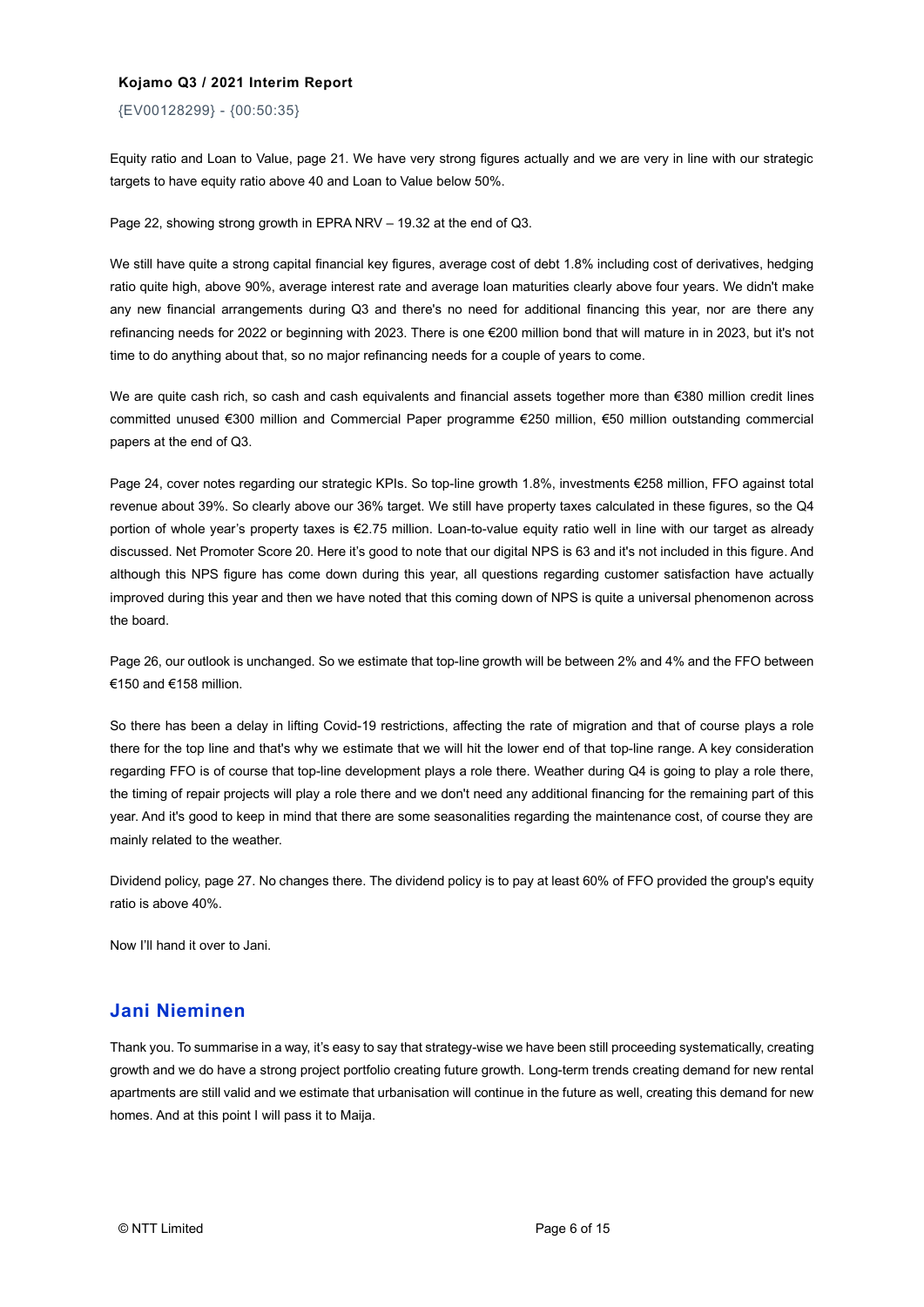{EV00128299} - {00:50:35}

# **Q&A**

#### **Maija Hongas**

Thank you very much for the presentation and now it's time for questions. First, we'll be taking questions here from the room.

# **Svante Krokfors**

Svante Krokfors, Nordea. A couple of questions. First, regarding relatively high level of completions and coming completions of new rental apartments in the Helsinki area, a lot of build-to-sell properties. What kind of challenges do you see in being able to maintain the 2-2.5% rent increase?

#### **Jani Nieminen**

We do estimate that as soon as this uncertainty concerning what the right level of vaccination is and whether restrictions will remain or will be removed, will come down. People will be starting to move towards Helsinki as there are already a lot of job opportunities available. So, we estimate that demand will be growing.

On the other hand, even though there are more build-to-sell projects, as I said, in the customer base, we have seen that, for example, the number of one-person households moving to Lumo homes has been increasing, so there is a strong underlying demand for rental apartments.

# **Svante Krokfors**

Okay, thank you and then regarding your occupancy rate, it has been quite stable before the pandemic at around 97%, is that still the long-term target that you expect to stay at? I think that in your valuation calculation it's slightly higher. Do you have any comments on that?

#### **Jani Nieminen**

I'll provide some colour there. Valuation-wise, there are estimates concerning occupancy, with different estimates concerning different parts of Finland. We do believe that we are going back to our normal levels in the coming year, so 97% is to be expected in the long run. On the other hand, as I said, we have already seen that things are back to so-called normal in Turku and Tampere.

#### **Svante Krokfors**

Thanks. Then you took down a bit the full-year investment level from the previous 370 to 420, now 350 to 380. Is that relating in any way, perhaps not immediately, to cost inflation, but how do you also look at the current high cost level? Is that something that that could postpone your decisions to make new investment decisions?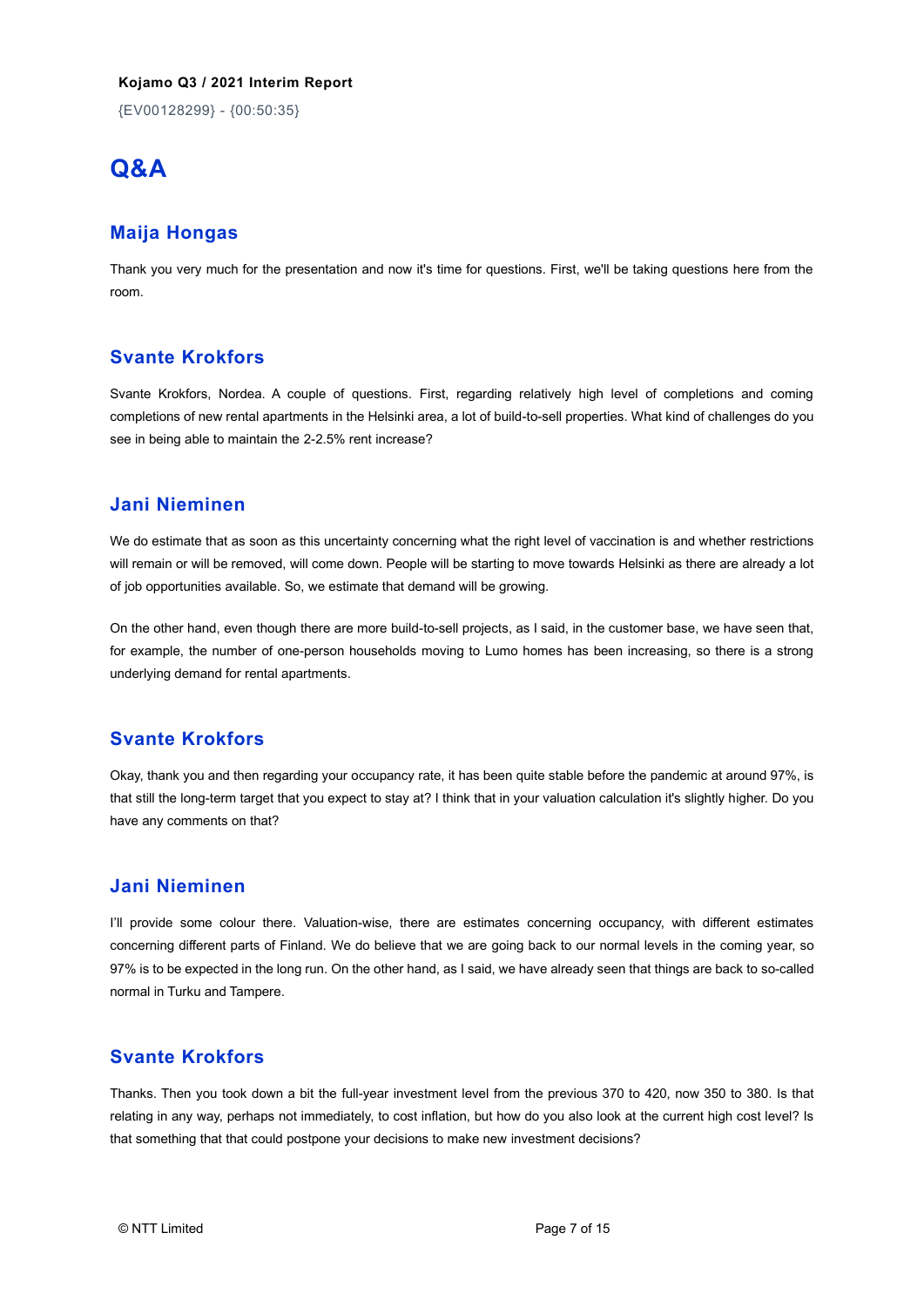{EV00128299} - {00:50:35}

#### **Jani Nieminen**

Erik can provide deeper colour, but it's more a question of timing. These kinds of situations with rapid cost increases have been happening before as well. For example, two to three years ago we provided information already then that when the market gets tough, we are good. We are able to find different solutions. Different approaches, if needed. We are still working on a daily basis in order to find new projects and we do believe that we are still able to find new projects according to our parameters, even though we know that we are quite systematic and hard with our parameters.

#### **Svante Krokfors**

Thanks, and I think Erik alluded to it, but the development gain you are achieving is still closer to 30% than 25%, is that correct?

# **Erik Hjelt**

That's correct.

# **Svante Krokfors**

Last question. You had a big value uplifting in Q2. You said that there are some transactions possibly going on. Could you just specify a bit what were the transactions in Q2 that impacted you the most and what sort of portfolios are out in the market now?

#### **Jani Nieminen**

As I said, already after H1, there were a couple of transactions completed and we know that there are some ongoing processes, without going to specify project by project, what have we have seen is that yields paid have been a really low figure.

## **Svante Krokfors**

You're already seeing yields starting with 2?

#### **Jani Nieminen**

I guess that part remains to be seen, but hitting flat three has been happening already.

## **Svante Krokfors**

Okay, thank you, that's all from me.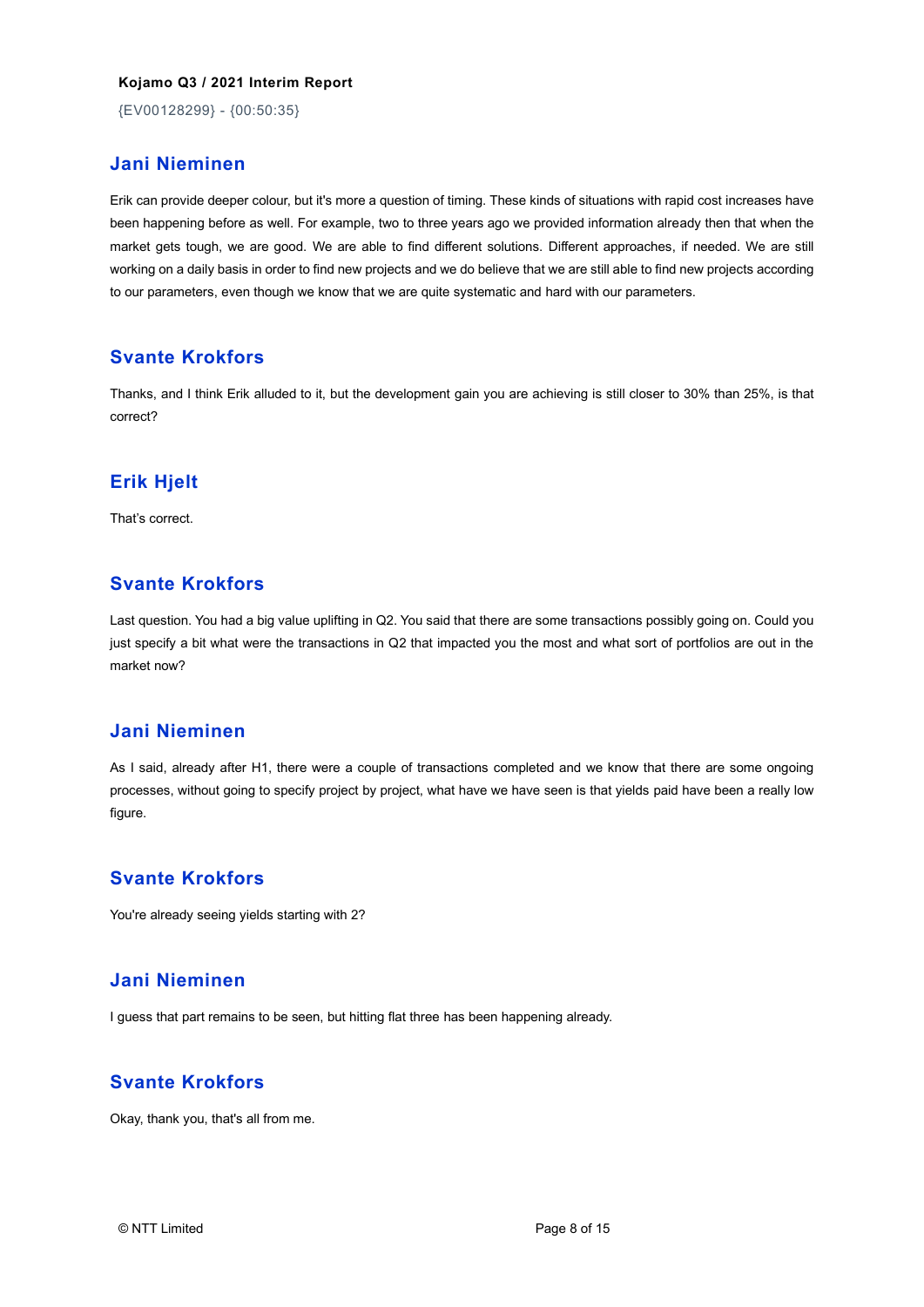{EV00128299} - {00:50:35}

### **Maija Hongas**

Okay, then we will move to questions from the conference call line, so please operator, we're ready.

#### **Operator**

Thank you. If you wish to ask a question, please dial 01 on your telephone keypads now to enter the queue. Once your name is announced, you can ask your question. If you find your question is answered before it's your turn to speak, you can dial 02 to cancel. Our first question comes from the line Selene Shudreen of Barclays. Please go ahead, your line is open.

#### **Celine Huynh**

Good morning. I have two questions. One on occupancy. Can you break down the occupancy rate that you have disclosed? What was the like-for-like move? And what is the vacancy due to new development? I just want to understand if your occupancy rate is improving on a like-for-like basis.

And then my second question will be on the recent announcement and any comments on the new large shareholder Heimstaden Bostad. Have you spoken to them? Do you know if they intend to do something differently in terms of strategy? Any colour on it, really. Thank you.

# **Erik Hjelt**

So the like-for-like growth was -0.1% and there are three components actually included in that figure. So, the increase in rents and water charges was a positive figure, 2.1%. The impact of occupancy was -2% and then other items were -0.2%.

And then your next question. Yes, we have received the flagging notification from the Heimstaden that currently holds a little more than 10% of Kojamo shares. And we discuss with them as with any shareholder.

# **Celine Huynh**

Can you provide a bit of colour on it? What was the discussion about?

#### **Erik Hjelt**

Well, we discussed with them like any other shareholder, so there's actually nothing more to be added at this point.

#### **Celine Huynh**

Okay, thank you.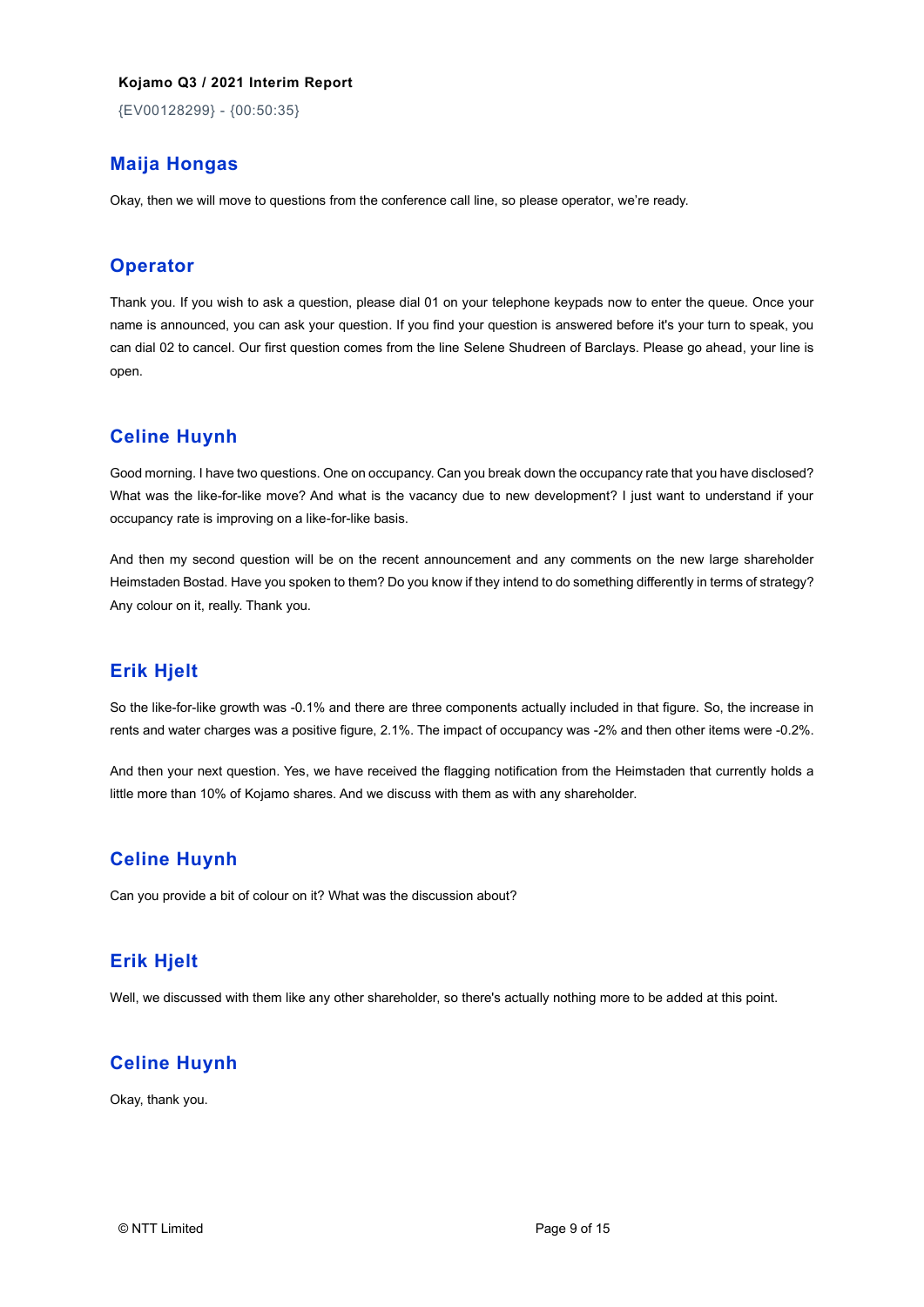{EV00128299} - {00:50:35}

#### **Operator**

Thank you and the next question comes from the line of Erik Granström of Carnegie. Please go ahead, your line is open.

#### **Erik Granström**

Thank you, good morning. I also would like to talk a little bit about what you're seeing in the market. You keep mentioning the fact that there is quite substantial interest in the direct market for residential rentals with yields coming down towards 3 flat.

You obviously have higher requirements than that on your books. Technically how long do you think that this lag between what we're seeing in the transactions market is going to trickle through into your numbers? And secondly, do you see a large difference in yield requirements in portfolios depending upon where these assets are located in Finland?

#### **Jani Nieminen**

Of course, there are some differences between yields depending on the location and the age of the building concerning those portfolio transactions, but in my eyes, it seems that this range seems to be narrowing.

Concerning valuation, we do believe that our valuation is being done as always in an appropriate manner, providing correct information. There it's good to keep in mind that valuation is always done property by property, specified yields, what we have seen in the market is that investors are willing to pay a portfolio premium. Valuation will be done next time at the end of this year by an outside expert. So we don't provide any guidance or any colour of what might happen or what will not happen. That part remains to be seen.

#### **Erik Granström**

OK, good. And then my final question was regarding the fact that you mentioned you had fixed contracts with the construction companies of your projects. But have you seen any of your contractors run into financial issues due to cost increases? Because it's one thing to have the cost fixed – that works as long as the contractor is still around. But if a smaller contractor can't handle the cost inflation and goes bankrupt, obviously you're going to end up in a quite a poor situation. Have you seen any situation like that at all?

#### **Jani Nieminen**

No. All our projects are proceeding in normal manner. Of course, we are a professional buyer. We are following all construction companies continuously risk-wise. We do have good companions providing us new homes, so it seems everything is okay there.

#### **Erik Granström**

Okay, thank you. My final question, then, regards like-for-like development. Given how you're guiding for the full year, it seems that like-for-like development in Q4 is going to be quite similar to Q3, and given your expectations for moving into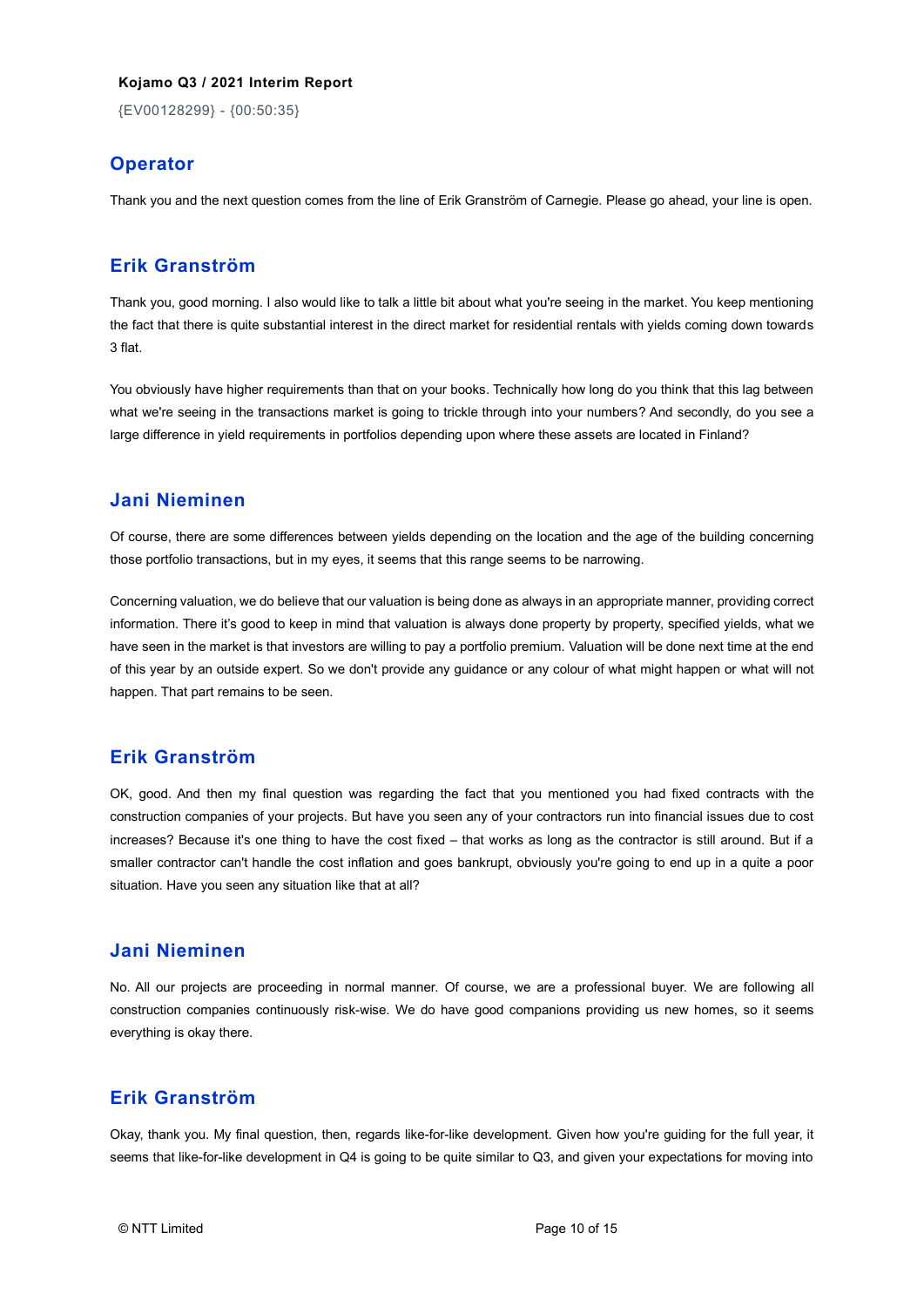{EV00128299} - {00:50:35}

next year, could you give some more guidance as to what you expect in terms of like-for-like for next year given the scenario that you have for vaccination and Helsinki development in general?

#### **Jani Nieminen**

So far we haven't provided any guidance for 2022, but we've been providing information that mid to long term we are able to provide like-for-like growth between 2.1% and 2.45% and that's still our estimate. So that's a combination of both capabilities to increase rents and then the positive impact when urbanisation continues and occupancy increases.

#### **Erik Granström**

Okay, that's clear enough. Thank you very much.

# **Operator**

Thank you. Our next question comes from the line of Anders Thorman of Green Street Advisors. Please go ahead. Your line is open.

## **Andres Toome**

Hi, good morning. I was just wondering maybe you can provide some more colour on the rental market developments in general in Helsinki? What are you seeing in terms of leasing volumes at the moment as you've gone through the recent months? I do recall that from the previous quarter you mentioned that domestic volumes generally are higher than 2019 levels. I'm just wondering how that leasing momentum will translate into occupancy going forward.

#### **Jani Nieminen**

Thank you for the question. Yes, we did provide colour after H1 results that what we saw during July was a record-high number of new tenant agreements because it was true. We saw a lot of students moving toward the university cities. Leasing numbers have been quite strong this autumn, so we are quite happy and looking with a positive mindset towards the future.

#### **Andres Toome**

And at the moment, then, in autumn are they also about 2019 levels or how do they compare?

#### **Jani Nieminen**

We are a bit above 2019 levels.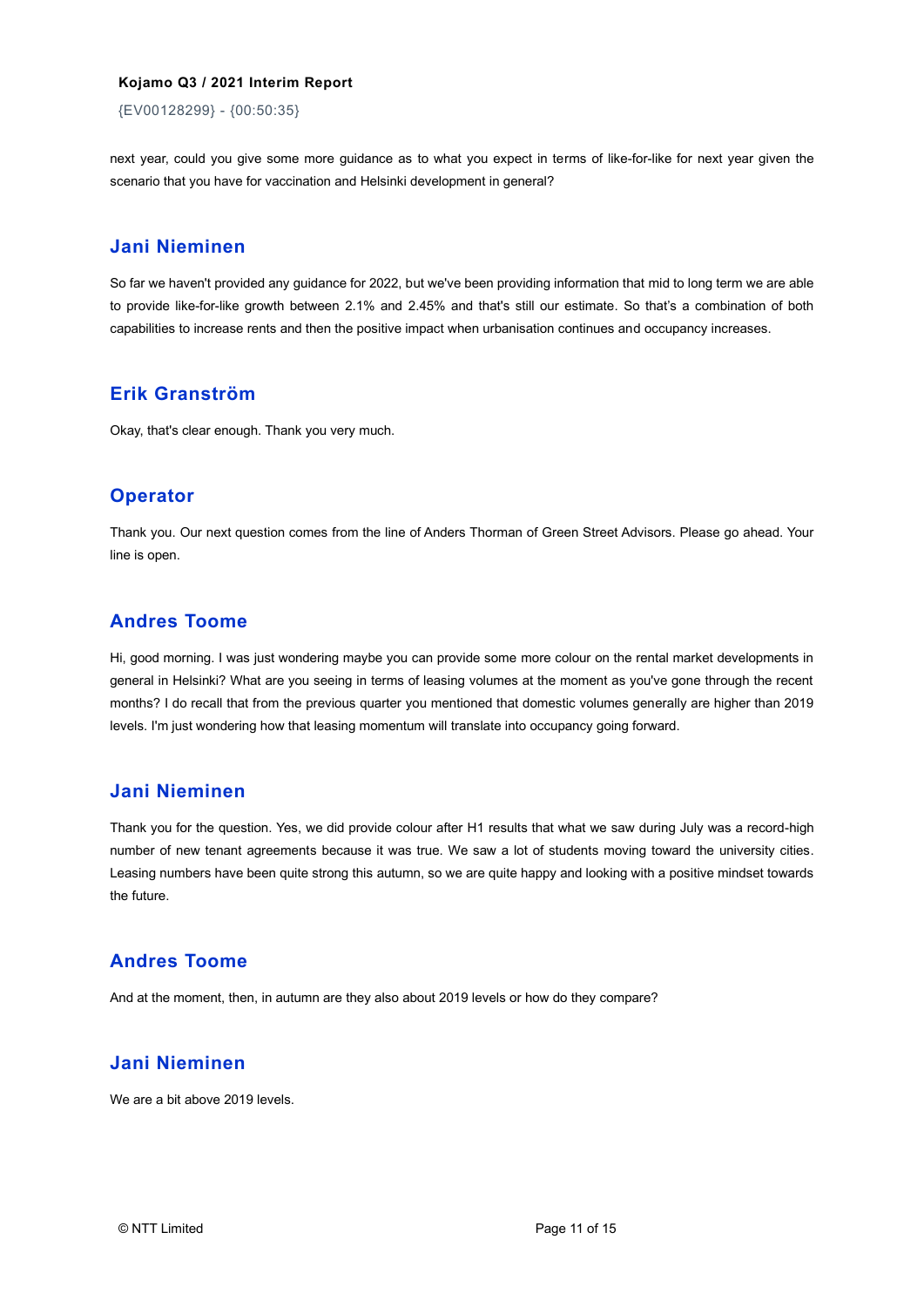{EV00128299} - {00:50:35}

#### **Andres Toome**

Okay, understood. Thanks. And then my final question is about Heimstaden as well. I'm just wondering what the Board of Kojamo would even entertain an offer if something were to be put on the table. And I'm also curious, has Heimstaden's move prompted a dialogue with any other interested parties potentially?

#### **Jani Nieminen**

I would say that this type of questions concerning Kojamo shareholders, for me as a company CEO, have been present throughout the years from different angles and it's good to keep in mind that, as Kojamo's CEO, I do not comment on questions relating to company ownership as it falls within the remit of the Board. It also has been never been our practice to generate comment on changes in a company's ownership. As a CEO, all the owners are always good ones. And we are always happy with our owners.

And further questions concerning board decision-making should be provided to the Chairman of the Board.

#### **Andres Toome**

Thank you, that's all from my end.

#### **Operator**

Thank you, we currently have one further question in the queue. So, if there are any further questions, please dial 01 on your telephone keypads now. The next question comes from the line of Oliver Caruthers at Goldman Sachs. Please go ahead. Your line is open.

#### **Oliver Carruthers**

Morning all. Oliver Caruthers from Goldman Sachs. So in your portfolio appraisal disclosure, there is a capital region market rental assumption of €19 per square metre. However, if I look today on your Lumo webstore, I struggle to find anything less than €23 per square metre around Helsinki. And it seems like the average of what's available is much higher than this. Can you first comment on where the average in place rents are today for your Helsinki region portfolio? And secondly, if you are right, and migration to Helsinki does resurge over the next 12 months, how positive do you think this could be for the market rental impact? Thank you.

#### **Erik Hjelt**

Thanks for the question. It's actually a tricky one because there's such a huge variation. So it depends on which part of the Helsinki region you are and whether the building is a new one or an old one, whether you are on a first floor or on a top floor. So, we have seen rents in our portfolio in the Helsinki region somewhere between €20 and the highest is actually about €30 per square metre per month.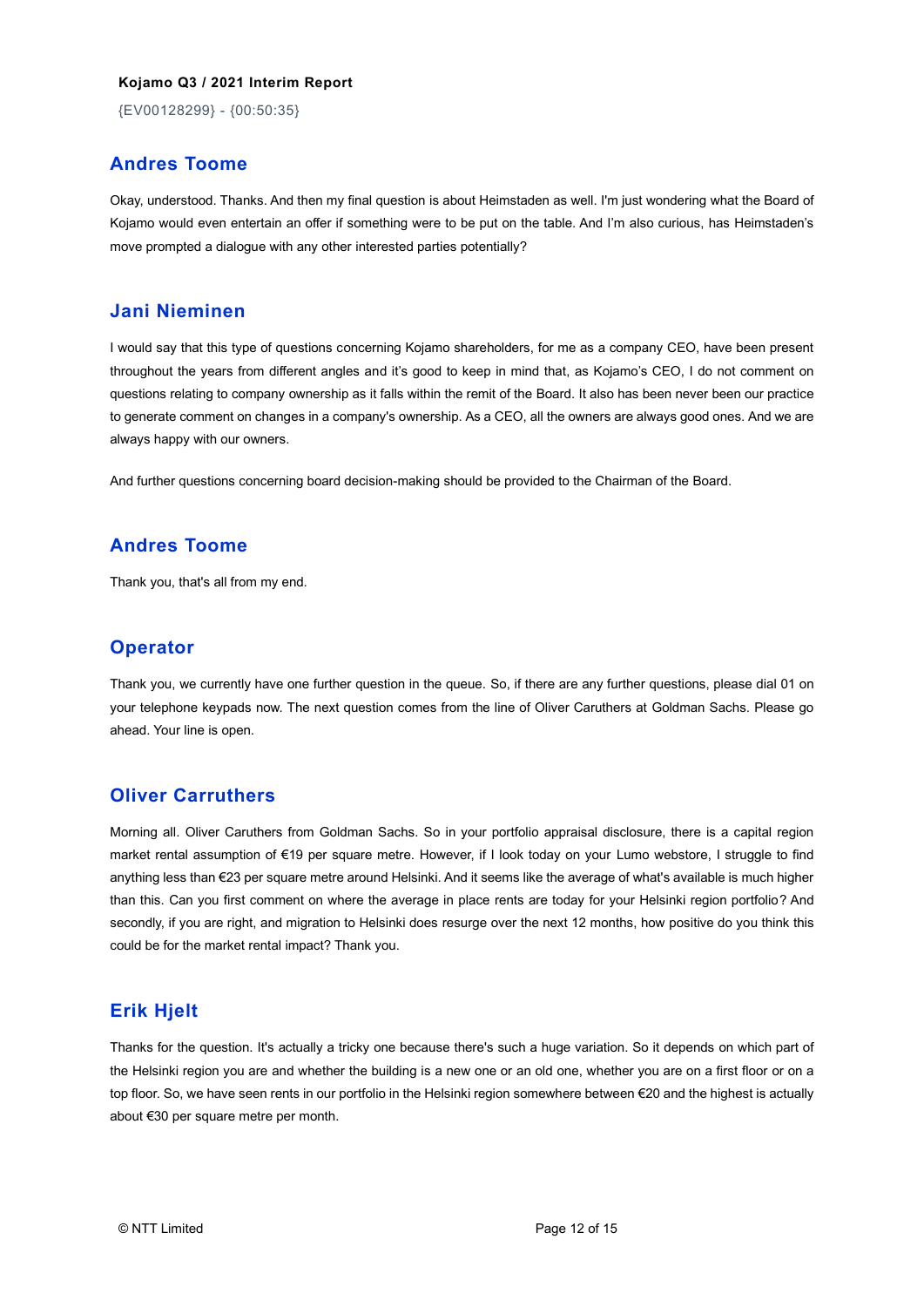{EV00128299} - {00:50:35}

When we do renting and when we do look other rent increases every month. We price them apartment by apartment and we look at the other prices in the market then, of course, we are able to set the prices higher given the stronger brand name and services and stuff like that, so it varies. It depends which property we're talking about.

# **Oliver Carruthers**

But the in-place level for your portfolio today, are you able to give that disclosure?

#### **Erik Hjelt**

So we need to see whether we are going to add some disclosures, so we think that currently we are quite visible in our figures, but we need to discuss internally whether we should add something actually.

#### **Jani Nieminen**

But then, on the other hand, yes, it's good to keep in mind that all our tenant agreements include a clause which allows us to increase the rent once a year with index plus maximum 5 percentage points. So we do have quite a good headroom to move with the rent levels if we see that markets are changing.

#### **Oliver Carruthers**

OK, clear, thank you.

#### **Operator**

Thank you and currently we have no further questions on the phone lines.

#### **Maija Hongas**

Thank you very much. Then we will continue with the questions from the chat.

The first question we actually have already discussed regarding Heimstaden.

The next question is: The increased payable tax ratio. Can you please comment on the payable tax in Q3? Also, what are the tax relating divestment adjustments in the FFO calculation?

#### **Erik Hjelt**

We estimate that the gas tax rate will be somewhere between 11% and 13% going forward, given the fact that we are able to use depreciation in our portfolio, and we have quite large tax in there. So that's pretty much going forward. In the FFO calculation, the figures added in the calculation are related to how we calculate the FFO. So previously, we excluded the profit and loss of sale of investment properties out of FFO calculation, but we included the gas taxes due to the disposal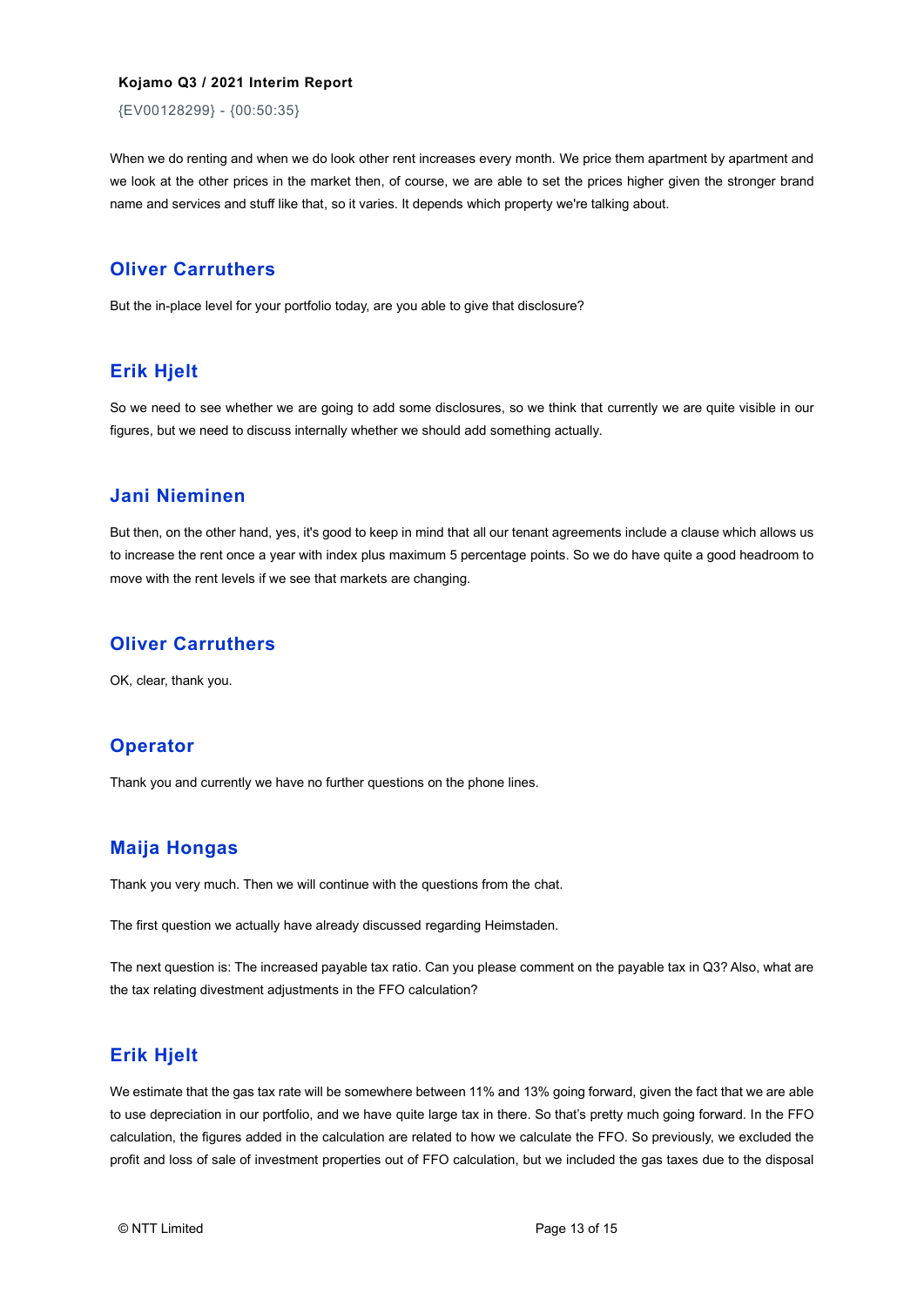{EV00128299} - {00:50:35}

of our properties and we received a lot of feedback from international investors, especially that it's not balanced and that we should exclude both items and that's what we changed and now it's visible and in that calculation.

#### **Maija Hongas**

And then the final question: The occupancy rate in the Helsinki region of 93.6%. How does this stand versus market levels, and how does the competitive landscape of rental levels hold up in the region?

#### **Jani Nieminen**

We have to keep in mind that a lot of the supply is provided by individuals owning a couple or several apartments. They don't provide any information concerning occupancy levels. Comparing to big players, we are doing good and the market seems to be improving. So, as I said, it seems that rents are still improving or increasing between 1.7%-1.8%.

#### **Maija Hongas**

Thank you very much.

We have one additional question from the room, so we'll take that one next.

#### **Svante Krokfors**

One final question. You mentioned that there's some yield narrowing between good and not-so-good locations. What is that the consequence of? Is it that you have a lot of international investors who have done a DD on Finland as a market and just don't get hold of any good portfolios and want to look also outside those locations?

# **Jani Nieminen**

Yes, I think that's a typical impact when there's a lot of money looking for investment opportunities and, on the other hand, not enough opportunities available and hard competition. So that typically narrows down the range.

#### **Svante Krokfors**

And you expect that to continue also?

## **Jani Nieminen**

If there are not enough portfolios available that could continue.